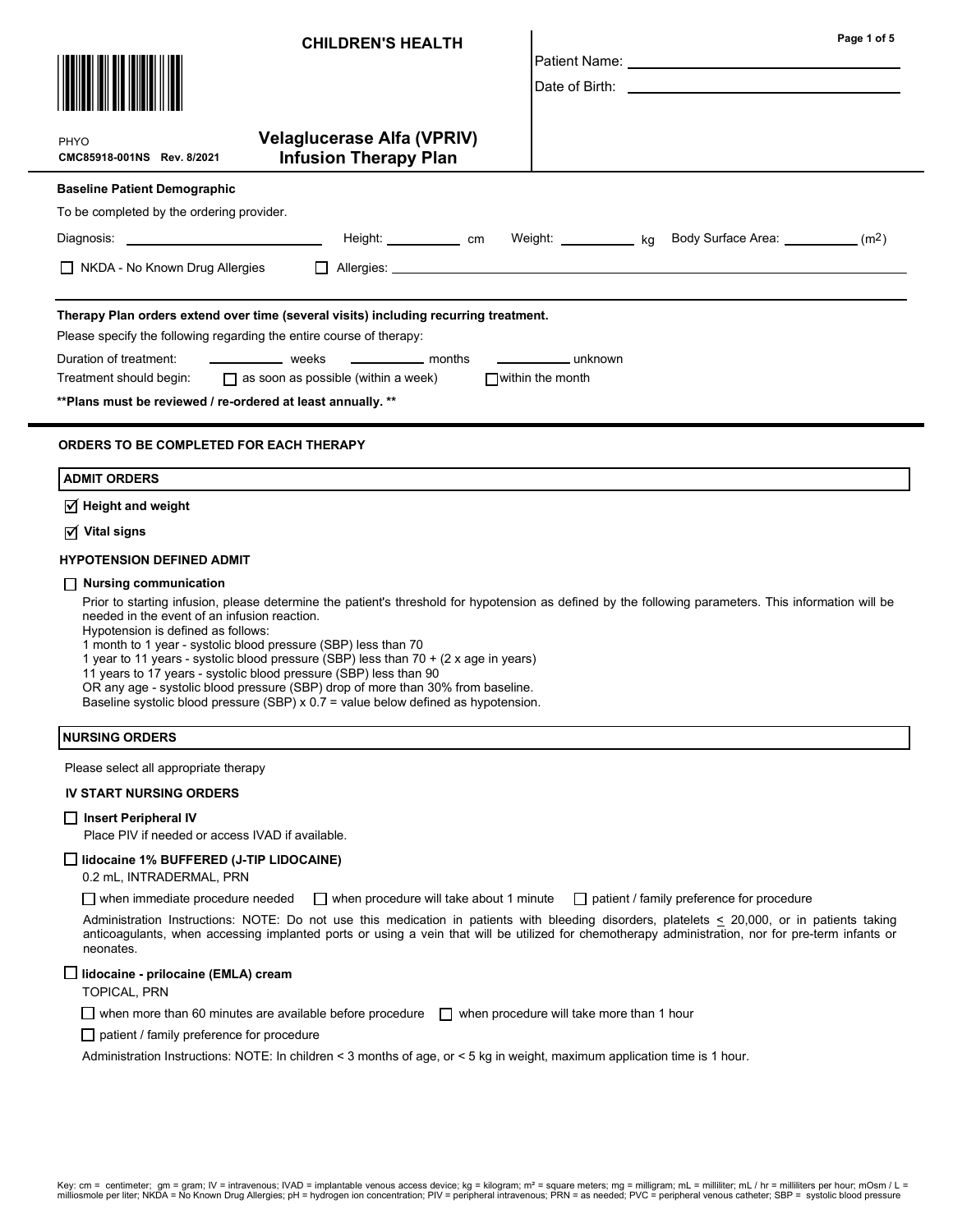

CMC85918-001NS Rev. 8/2021 PHYO

# Velaglucerase Alfa (VPRIV) Infusion Therapy Plan

### ORDERS TO BE COMPLETED FOR EACH THERAPY

### NURSING ORDERS, CONTINUED

### lidocaine - tetracaine (SYNERA) patch

TOPICAL, PRN

 $\Box$  when 20 - 30 minutes are available before procedure  $\Box$  when procedure will take more than 1 hour

when anticipated pain is less than 5 mm from skin surface  $\Box$  patient / family preference for procedure

### $\Box$  lidocaine with transparent dressing 4% kit

TOPICAL, PRN

when 20 - 30 minutes are available before procedure  $\Box$  when procedure will take more than 1 hour

 $\Box$  patient / family preference for procedure

### $\Box$  Heparin flush

#### heparin flush

10 - 50 units, INTRAVENOUS, PRN, IV line flush. Per protocol, heparin should not be used to flush peripheral IVs. This heparin flush should be used with all central lines including IVADs, with the exception of de-accessing the IVAD.

Patient Name: Date of Birth:

#### heparin flush

100 - 300 units, INTRAVENOUS, PRN, IV line flush. Per protocol, heparin should not be used to flush peripheral IVs. For use only when de-accessing IVADs.

### Sodium chloride flush

### Sodium chloride flush 0.9% injection

1 - 20 mL, INTRAVENOUS, PRN, IV line flush

#### Sodium chloride - preservative free 0.9% injection

1 - 30 mL, INTRAVENOUS, PRN, IV line flush

# PRE-MEDICATIONS Nursing communication acetaminophen suspension acetaminophen tablet Administer only one of the acetaminophen orders, suspension or tablets, do not give both. 15 mg / kg, ORAL, for 1 dose pre-medication, give 60 minutes prior to infusion Dose: 15 mg / kg ORAL, for 1 dose pre-medication, give 60 minutes prior to infusion Dose:  $\Box$  Acetaminophen pre-medication 60 minutes prior (15 mg / kg, maximum 650 mg) nursing communication ibuprofen suspension ibuprofen tablet Administer only one of the ibuprofen orders, suspension or tablets, do not give both. 10 mg / kg, ORAL, for 1 dose pre-medication, give 60 minutes prior to infusion Dose: 10 mg / kg ORAL, for 1 dose pre-medication, give 60 minutes prior to infusion Dose:  $\Box$  Ibuprofen pre-medication 60 minutes prior (10 mg / kg, maximum 600 mg)

Page 2 of 5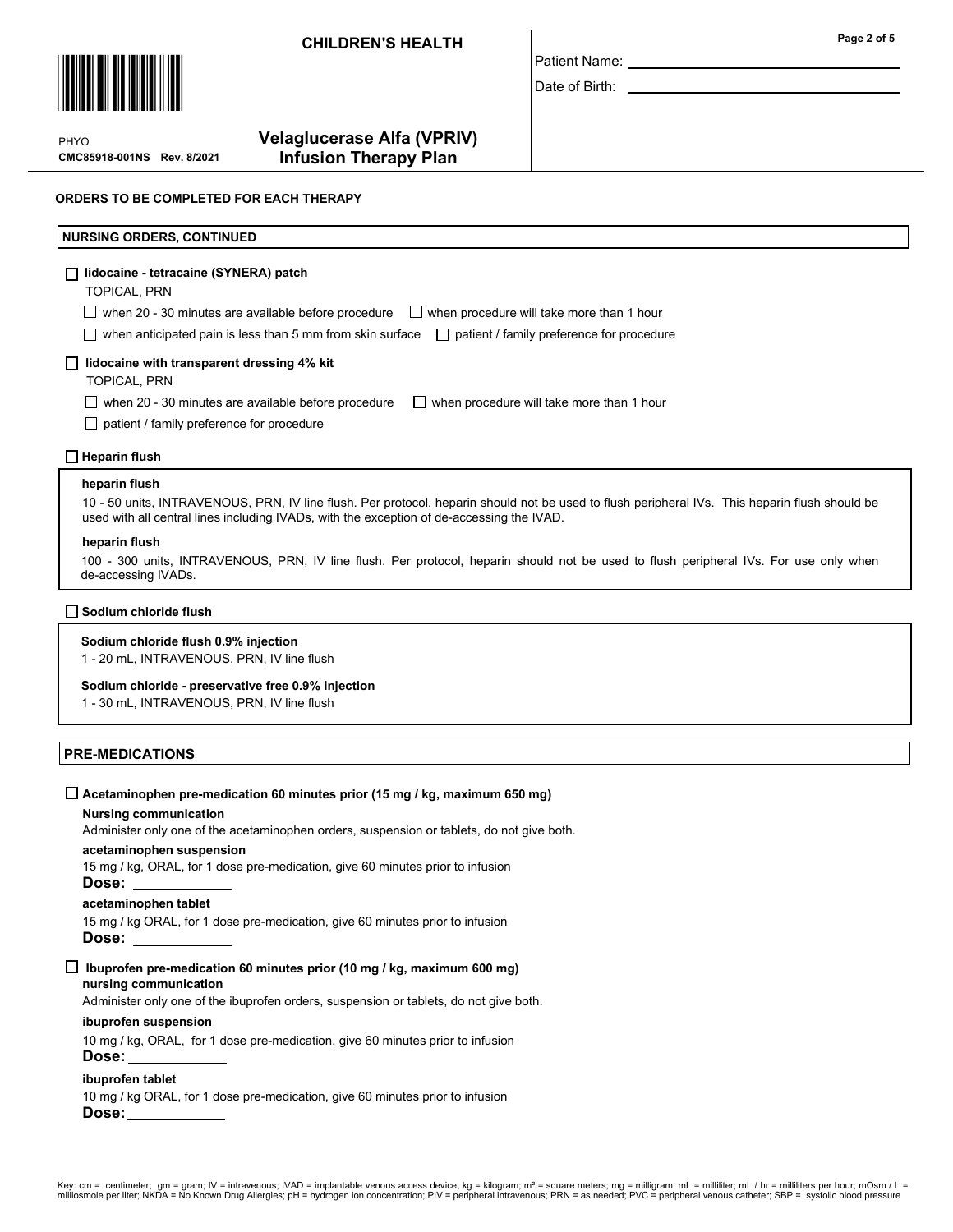

Page 3 of 5

Date of Birth:

Patient Name:

PHYO

# Velaglucerase Alfa (VPRIV) CMC85918-001NS Rev. 8/2021 Infusion Therapy Plan

### ORDERS TO BE COMPLETED FOR EACH THERAPY

### PRE-MEDICATIONS, CONTINUED

#### $\Box$  Diphenhydramine pre-medication 60 minutes prior (1 mg / kg, maximum 50 mg)

#### Nursing communication

Administer only one of the diphenhydrAMINE pre-medication orders, liquid, capsule or injection, do not give more than one of the orders as a pre-medication.

### diphenhydrAMINE liquid

1 mg / kg, ORAL, for 1 dose pre-medication, give 60 minutes prior to infusion

Dose:

#### diphenhydrAMINE capsule

1 mg / kg ORAL, for 1 dose pre-medication, give 60 minutes prior to infusion

Dose: .

#### diphenhydrAMINE injection

1 mg / kg, INTRAVENOUS, 1 dose pre-medication, give 60 minutes prior to infusion Dose:

#### INTRA-PROCEDURE

# $\overline{\mathbf{y}}$  Nursing communication

Administer with PVC infusion set equipped with low protein binding 0.2 micron filter and infuse over 60 minutes. DO NOT SHAKE.

#### $\nabla$  Vital signs

Observe for hypoxia, changes in blood pressure, respiratory distress, angioedema and seizures during infusion. If severe reaction occurs, immediately suspend the infusion and contact physician.

# $\overline{\triangleleft}$  Physician communication order

ONE TIME, dose of velaglucerase alfa (VPRIV) = 60 units / kg. Vial comes as 400 units / vial. Please enter the dose velaglucerase in 'units' to faciliate prior authorization requirements.

# $\overline{\mathsf{y}}$  velaglucerase alfa in sodium chloride 0.9% 100 mL infusion

INTRAVENOUS, at 100 mL / hour once, 1 hour after treatment start time, administer over 1 hour. Infuse over 60 minutes through an in-line low protein-binding 0.2 micron filter. Do not infuse other products in the same infusion tubing.

Dose:

# $\overline{\blacktriangleleft}$  Therapy Appointment Request

#### Please select department for the therapy appointment request:

# Expires in 365 days

Dallas Special Procedures Plano Infusion Center Dallas Allergy Dallas Transplant Dallas Neurology

### EMERGENCY MEDICATIONS

# $\overline{\mathbf{y}}$  Nursing communication

- 1. Hives or cutaneous reaction only no other system involvement
	- PATIENT IS HAVING A DRUG REACTION:
		- a. Stop the infusion
		- b. Give diphenhydramine as ordered
		- c. Check heart rate, respiratory rate and blood pressure every 5 minutes until further orders from provider.
		- d. Connect patient to monitor (cardiac / apnea, blood pressure and oxygen saturation) if not already on one
		- e. Notify provider for further orders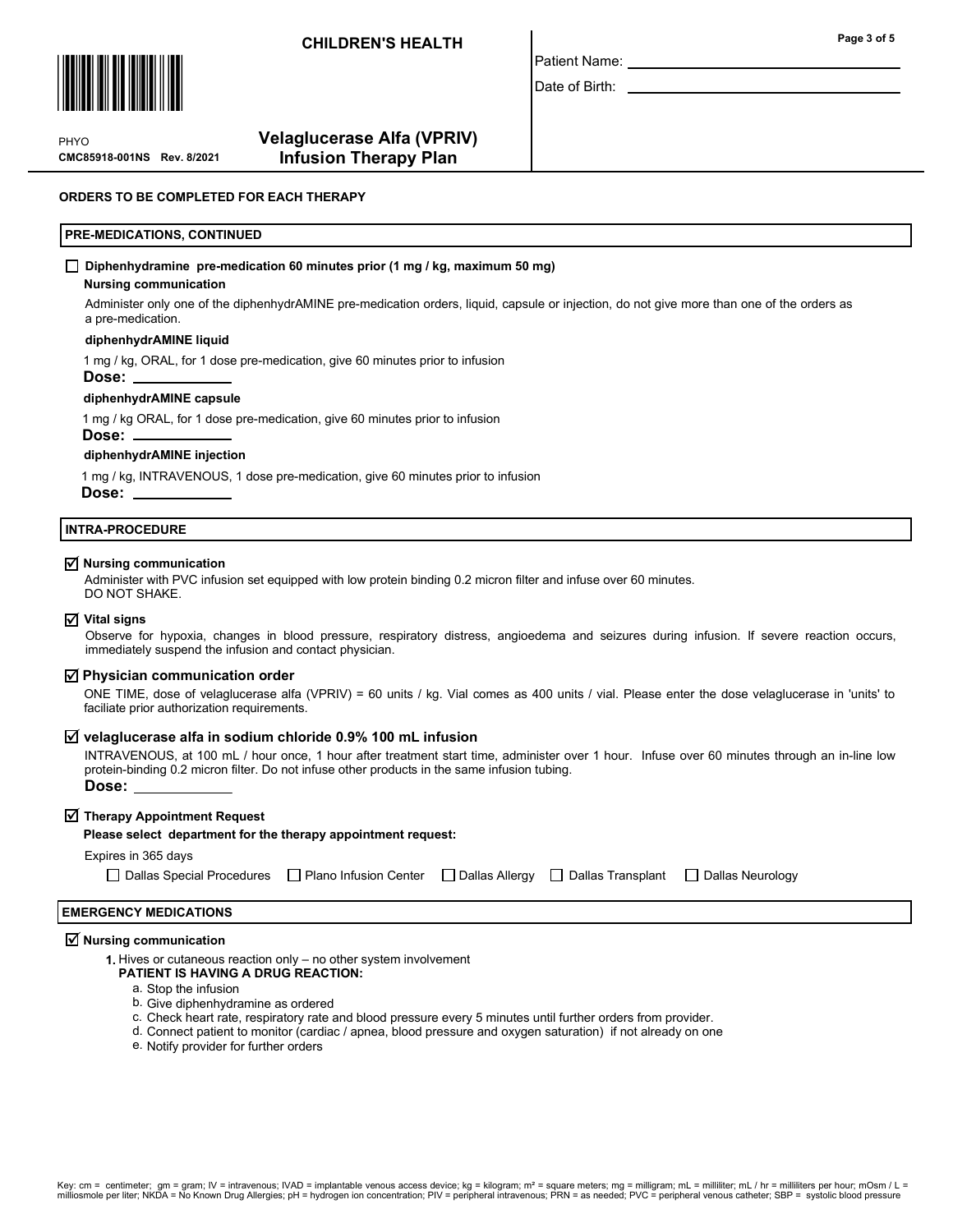

CMC85918-001NS Rev. 8/2021 PHYO

# Velaglucerase Alfa (VPRIV) Infusion Therapy Plan

### ORDERS TO BE COMPLETED FOR EACH THERAPY

### EMERGENCY MEDICATIONS, CONTINUED

2. Hives or cutaneous reaction plus one other system, i.e. abdominal cramping, vomiting, hypotension, altered mental status, respiratory distress, mouth / tongue swelling

### PATIENT IS HAVING ANAPHYLAXIS:

### a. Stop the infusion

- b. Call code do not wait to give epinephrine
- c. Give epinephrine as ordered
- d. Notify provider
- e. Check heart rate, respiratory rate and blood pressure every 5 minutes until the code team arrives.
- f. Connect patient to monitor (cardiac / apnea, blood pressure and oxygen saturation), if not already on one.
- Give diphenhydramine once as needed for hives g.
- h. May repeat epinephrine every 5 minutes x 2 doses for persistent hypotension and respiratory distress with desaturation until code team arrives.
- May give albuterol as ordered for wheezing with oxygen saturation stable while waiting for code team, continue to monitor oxygen i. saturation.

#### Hypotension is Defined as Follows:

1 month to 1 year – systolic blood pressure (SBP) less than 70

- 1 year to 11 years systolic blood pressure (SBP) less than 70 + (2 x age in years)
- 11 years to 17 years systolic blood pressure (SBP) less than 90
- OR any age systolic blood pressure (SBP) drop more than 30% from baseline.

Baseline systolic blood pressure (SBP) x 0.7 = value below defined as hypotension.

#### EPINEPHrine Injection Orderable For Therapy Plan (AMPULE / EPI - PEN JR. / EPI - PEN) 0.01 mg / kg

0.01 mg / kg, INTRAMUSCULAR, EVERY 5 MINUTES PRN, for anaphylaxis and may be repeated for persistent hypotension and respiratory distress with desaturation until the code team arrives, for 3 doses.

Use caution with PIV administration. This solution has a pH < 5, or a pH > 9, or an osmolality > 600 mOsm / L.

Dose:

### Cardio / Respiratory Monitoring

- Rationale for Monitoring: High risk patient (please specify risk)
	- Clinically significant cardiac anomalies or dysrhythmias
	- $\square$  Recent acute life-threatening event  $\square$  Unexplained or acutely abnormal vi
	- Unexplained or acutely abnormal vital signs
	- $\Box$  Artificial airway (stent, tracheostomy, oral airway)
	- $\Box$  Acute, fluctuating or consistent oxygen requirements
- Monitor Parameters (select all that apply):  $\Box$  Heart rate  $\Box$  Oxygen saturation  $\Box$  Respiratory rate

Telemetry Required:  $\Box$  Yes  $\Box$  No

### diphenhydrAMINE injection

1 mg / kg, INTRAVENOUS, ONCE PRN, for hives or cutaneous reaction, for 1 dose. Maximum dose = 50 mg per dose, 300 mg per day. Dose:

### Albuterol for aerosol

0.25 mg / kg., INHALATION ONCE PRN, for wheezing, but oxygen saturations stable while waiting for code team, continue to monitor oxygen saturation for 1 dose

Dose:

### POST-PROCEDURE

# $\overline{\trianglelefteq}$  Nursing communication

Flush PIV or IVAD with 20 mL 0.9% sodium chloride (250 mL bag) at the completion of the infusion. Flush IVAD with saline and heparin flush per protocol prior to de-accessing IVAD. Discontinue PIV prior to discharge.

Page 4 of 5

Date of Birth:

Patient Name: